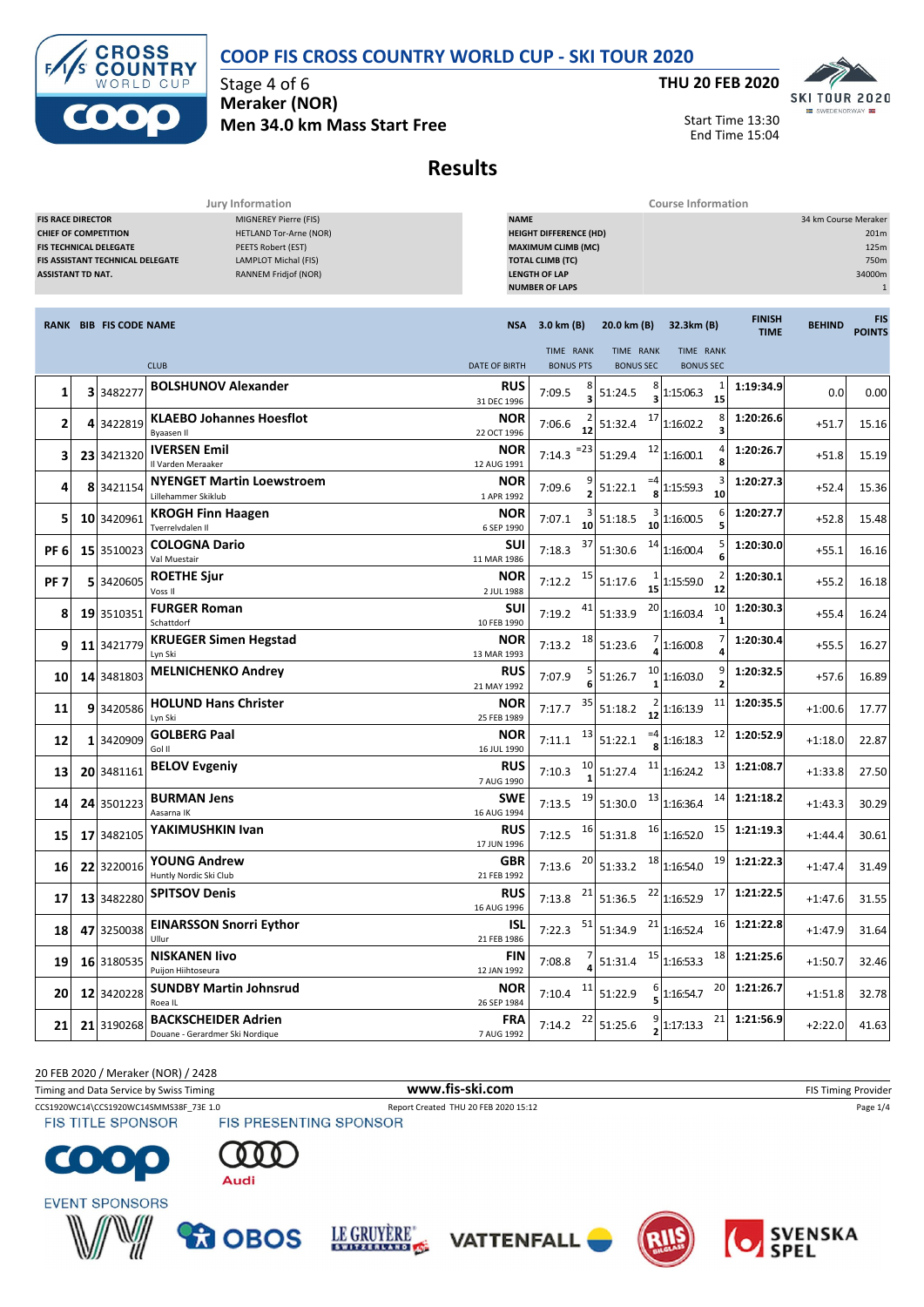### **COOP FIS CROSS COUNTRY WORLD CUP - SKI TOUR 2020**



Stage 4 of 6 **Meraker (NOR) Men 34.0 km Mass Start Free**



Start Time 13:30 End Time 15:04

## **Results**

|              | <b>RANK BIB FIS CODE NAME</b> |                                                            |                                  | NSA 3.0 km (B)         | 20.0 km (B)      | 32.3km (B)                      | <b>FINISH</b><br><b>TIME</b> | <b>BEHIND</b> | <b>FIS</b><br><b>POINTS</b> |
|--------------|-------------------------------|------------------------------------------------------------|----------------------------------|------------------------|------------------|---------------------------------|------------------------------|---------------|-----------------------------|
|              |                               |                                                            |                                  | TIME RANK              | TIME RANK        | TIME RANK                       |                              |               |                             |
|              |                               | <b>CLUB</b><br>de FABIANI Francesco                        | <b>DATE OF BIRTH</b><br>ITA      | <b>BONUS PTS</b><br>26 | <b>BONUS SEC</b> | <b>BONUS SEC</b><br>24          | 1:22:15.7                    |               |                             |
| 22           | 25 3290379                    | C.S. ESERCITO                                              | 21 APR 1993                      | 7:15.2                 | 51:33.4          | $19$ <sub>1:17:29.3</sub>       |                              | $+2:40.8$     | 47.15                       |
| 23           | 37 3020003                    | <b>ESTEVE ALTIMIRAS Ireneu</b><br><b>NEC</b>               | AND<br>21 JUN 1996               | 7:20.9 $^{-45}$        | 51:42.7          | 22<br>$28$ <sub>1:17:28.3</sub> | 1:22:17.1                    | $+2:42.2$     | 47.56                       |
| 24           | 34 3500015                    | <b>RICHARDSSON Daniel</b><br>Hudiksvalls IF                | <b>SWE</b><br>15 MAR 1982        | 33<br>7:16.9           | 51:40.6          | $26$ <sub>1:17:28.8</sub><br>23 | 1:22:17.4                    | $+2:42.5$     | 47.64                       |
| <b>PF 25</b> | 26 3190302                    | <b>PARISSE Clement</b><br>MegEve                           | <b>FRA</b><br>6 JUL 1993         | 7:07.6                 | 51:39.8          | $25$ 1:17:51.5<br>25            | 1:22:43.4                    | $+3:08.5$     | 55.27                       |
| <b>PF 26</b> | 32 3530496                    | <b>NORRIS David</b><br>Alaska Pacific University Nordic Sk | USA<br>12 DEC 1990               | 27<br>7:15.3           | 51:38.2          | $24$ 1:17:57.2<br>26            | 1:22:43.6                    | $+3:08.7$     | 55.33                       |
| 27           | 27 3481432                    | <b>MALTSEV Artem</b>                                       | <b>RUS</b><br>24 MAY 1993        | $= 23$<br>7:14.3       | 27<br>51:41.0    | 27<br>1:18:07.9                 | 1:22:58.7                    | $+3:23.8$     | 59.75                       |
| 28           | 36 3190358                    | <b>TIBERGHIEN Jean</b><br>La Feclaz                        | <b>FRA</b><br>2 APR 1995         | 7:08.1                 | 51:37.2          | $23$ <sub>1:18:17.9</sub><br>28 | 1:23:06.6                    | +3:31.7       | 62.07                       |
| 29           | 60 3510479                    | <b>RUEESCH Jason</b><br>Davos                              | SUI<br>16 MAY 1994               | 29<br>7:16.0           | 53:00.7          | $40$ <sub>1:18:46.7</sub><br>30 | 1:23:14.6                    | $+3:39.7$     | 64.42                       |
| 30           | 44 3430249                    | <b>BURY Dominik</b><br><b>AZS AWF Katowice</b>             | POL<br>29 NOV 1996               | $=48$<br>7:21.6        | 52:54.9          | $33$ 1:18:47.8<br>32            | 1:23:15.0                    | $+3:40.1$     | 64.53                       |
| 31           | 61 3501356                    | <b>DANIELSSON Filip</b><br>SK Bore                         | SWE<br>15 NOV 1996               | 52<br>7:22.4           | 53:03.1          | $43$ 1:18:49.8<br>37            | 1:23:15.6                    | $+3:40.7$     | 64.71                       |
| 32           | 30 3220002                    | <b>MUSGRAVE Andrew</b><br>Huntly Nordic Ski Club/Roea IL   | <b>GBR</b><br>6 MAR 1990         | 7:20.9 $=45$           | 52:15.0          | 32 1:18:49.5<br>36              | 1:23:16.5                    | $+3:41.6$     | 64.97                       |
| 33           | 55 3501176                    | <b>RUUS Marcus</b><br>AAsarna IK                           | <b>SWE</b><br>30 APR 1994        | 63<br>7:25.6           | 52:59.9          | 29<br>$39$ 1:18:46.3            | 1:23:17.3                    | $+3:42.4$     | 65.21                       |
| 34           | 31 3501010                    | <b>HAEGGSTROEM Johan</b><br>Piteaa Elit Sk                 | SWE<br>10 MAR 1992               | 28<br>7:15.9           | 53:01.9          | 38<br>$42$ 1:18:49.9            | 1:23:19.6                    | $+3:44.7$     | 65.88                       |
| 35           | 54 3670078                    | <b>KLIMIN Olzhas</b>                                       | KAZ<br>30 AUG 1996               | 66<br>7:26.5           | 52:55.5          | $34$ 1:18:47.4<br>31            | 1:23:20.2                    | $+3:45.3$     | 66.06                       |
| 36           | 18 3481132                    | <b>LARKOV Andrey</b>                                       | <b>RUS</b><br>25 NOV 1989        | 25<br>7:15.1           | 51:55.4          | $30$ <sub>1:18:49.4</sub><br>35 | 1:23:20.6                    | $+3:45.7$     | 66.18                       |
| 37           | 66 3100283                    | <b>PALMER-CHARRETTE Evan</b><br>Lappe Nordic               | <b>CAN</b><br>21 MAY 1994        | 7:20.9 $=45$           | 53:04.6          | 40<br>$46$ <sub>1:18:50.9</sub> | 1:23:20.9                    | $+3:46.0$     | 66.26                       |
| 38           | 45 3500991                    | <b>WESTBERG Karl-Johan</b><br>Boraas Sk                    | <b>SWE</b><br>9 DEC 1992         | 58<br>7:24.0           | 37<br>52:58.1    | 39<br>1:18:50.5                 | 1:23:22.5                    | $+3:47.6$     | 66.73                       |
| 39           | 57 3100268                    | <b>KENNEDY Russell</b><br>Canmore Nordic Ski Club          | CAN<br>7 OCT 1991                | 60<br>7:24.7           | 53:03.7          | $45$ <sub>1:18:48.7</sub><br>33 | 1:23:34.8                    | $+3:59.9$     | 70.34                       |
| 40           | 6 3422619                     | VALNES Erik<br>Bardufoss Og omegn if                       | NOR<br>19 APR 1996               | 17<br>7:12.8           | 52:10.3          | $31$ <sub>1:18:49.1</sub><br>34 | 1:23:35.5                    | $+4:00.6$     | 70.54                       |
| 41           | 49 3510534                    | KLEE Beda<br>Speer Ebnat-Kappel                            | SUI<br>16 JUN 1996               | 31<br>7:16.7           | 53:01.2          | 41<br>$41$ <sub>1:18:51.3</sub> | 1:23:42.5                    | $+4:07.6$     | 72.60                       |
| 42           | 42 3290600                    | <b>DAPRA Simone</b><br>G.S. FIAMME ORO MOENA               | <b>U23</b><br>ITA<br>19 JUN 1997 | 7:18.4                 | 38 52:58.9       | <sup>38</sup> 1:19:26.0<br>44   | 1:24:08.4                    | $+4:33.5$     | 80.19                       |
| 43           | 41 3290504                    | VENTURA Paolo<br>C.S. ESERCITO                             | ITA<br>1 APR 1996                | 34<br>7:17.5           | 52:56.3          | $35$ 1:19:26.3<br>45            | 1:24:10.4                    | $+4:35.5$     | 80.78                       |
| 44           | 39 3670115                    | <b>PUKHKALO Vitaliy</b>                                    | KAZ<br>9 SEP 1992                | 44<br>7:20.1           | 53:03.2          | $44$ <sub>1:19:25.7</sub><br>43 | 1:24:12.9                    | $+4:38.0$     | 81.51                       |
| 45           | 63 3300190                    | YOSHIDA Keishin<br>Japan Self Defense Forces Physical      | JPN<br>12 JAN 1987               | 54<br>7:22.7           | 53:05.5          | $47$ 1:19:26.7<br>46            | 1:24:15.1                    | $+4:40.2$     | 82.15                       |

20 FEB 2020 / Meraker (NOR) / 2428

Timing and Data Service by Swiss Timing **WWW.fis-Ski.com WWW.fis-Ski.com** FIS Timing Provider

CCS1920WC14\CCS1920WC14SMMS38F\_73E 1.0 Report Created THU 20 FEB 2020 15:12 Page 2/4<br>
FIS TITLE SPONSOR FIS PRESENTING SPONSOR **FIS TITLE SPONSOR** 

 $\bullet$  .  $\bullet$ C













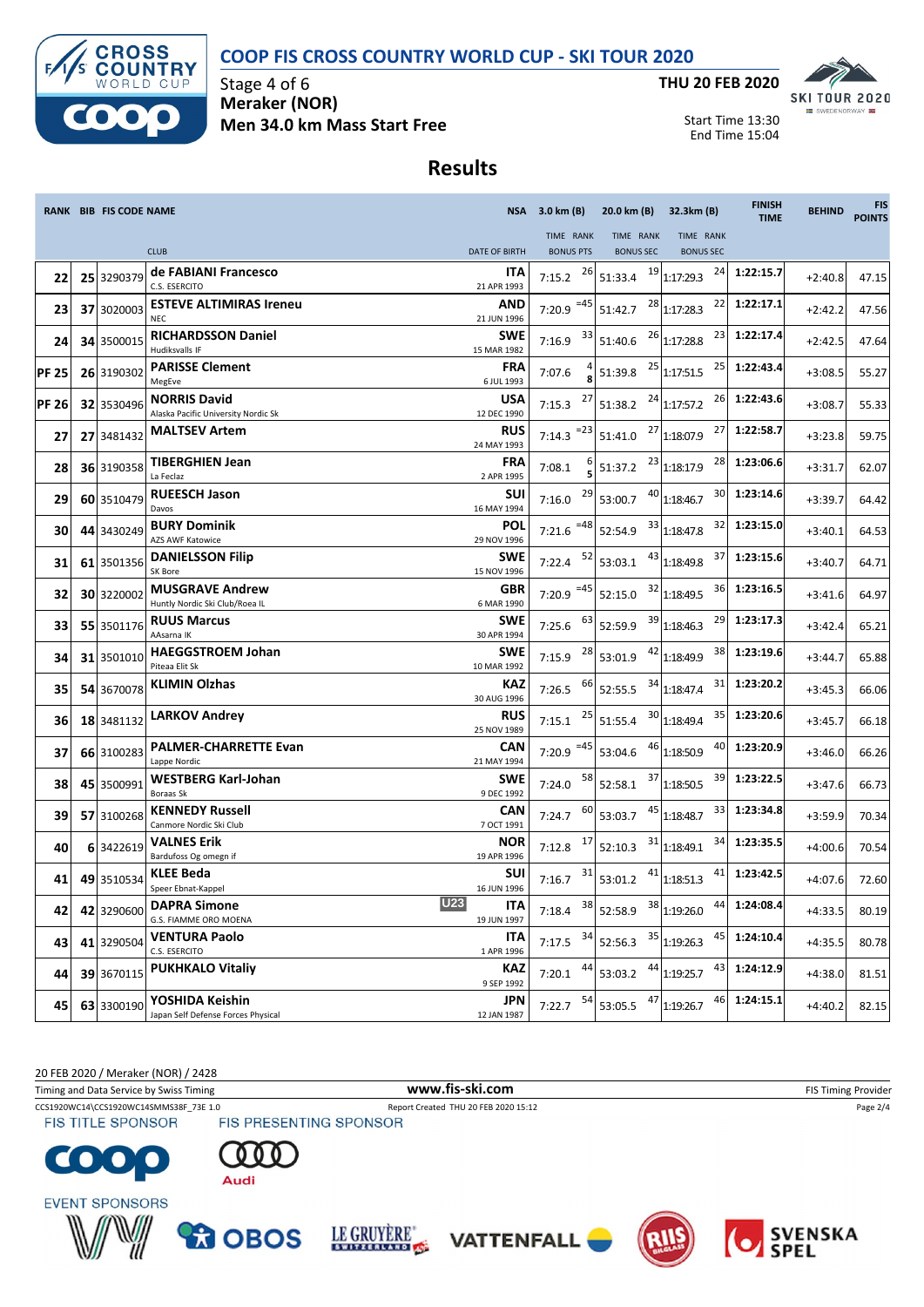



Stage 4 of 6 **Meraker (NOR) Men 34.0 km Mass Start Free**



Start Time 13:30 End Time 15:04

## **Results**

|              | <b>RANK BIB FIS CODE NAME</b> |                                                                       |                           | NSA 3.0 km (B)            | 20.0 km (B)                        | 32.3km (B)                      | <b>FINISH</b><br><b>TIME</b> | <b>BEHIND</b> | <b>FIS</b><br><b>POINTS</b> |
|--------------|-------------------------------|-----------------------------------------------------------------------|---------------------------|---------------------------|------------------------------------|---------------------------------|------------------------------|---------------|-----------------------------|
|              |                               |                                                                       |                           | TIME RANK                 | TIME RANK                          | TIME RANK                       |                              |               |                             |
|              |                               | <b>CLUB</b>                                                           | <b>DATE OF BIRTH</b>      | <b>BONUS PTS</b>          | <b>BONUS SEC</b>                   | <b>BONUS SEC</b>                |                              |               |                             |
| 46           | 28 3190111                    | <b>MANIFICAT Maurice</b><br>Douanes - SC Agy St Sigismond             | <b>FRA</b><br>4 APR 1986  | 12<br>7:11.0              | 29<br>51:45.5                      | 42<br>1:18:57.8                 | 1:24:16.5                    | $+4:41.6$     | 82.57                       |
| 47           | 75 3120063                    | <b>SHANG Jincai</b>                                                   | CHN<br>10 OCT 1993        | 72<br>7:28.4              | 53:54.6                            | 57 1:20:23.9<br>52              | 1:25:02.9                    | $+5:28.0$     | 96.17                       |
| <b>PF48</b>  | 76 3120109                    | <b>ENTEMAKE Maowulietibieke</b><br>China Military ski team            | <b>CHN</b><br>19 NOV 1996 | 53<br>7:22.6              | 53:49.4                            | $51$ 1:20:22.3<br>48            | 1:25:03.8                    | $+5:28.9$     | 96.43                       |
| <b>PF49</b>  | 53 3180301                    | <b>LEHTONEN Lari</b><br>Imatran Urheilijat                            | <b>FIN</b><br>21 JUN 1987 | 65<br>7:26.4              | 53:48.6                            | $50$ <sub>1:20:21.9</sub><br>47 | 1:25:03.9                    | $+5:29.0$     | 96.46                       |
| 50           | 58 3181007                    | <b>VUORELA Markus</b><br>Jamin Janne                                  | FIN<br>28 MAY 1996        | 56<br>7:23.4              | 52:57.3                            | $36$ 1:20:23.1<br>50            | 1:25:04.2                    | $+5:29.3$     | 96.55                       |
| 51           | 43 3530772                    | LUSTGARTEN Benjamin<br>Craftsbury Nordic Ski Club                     | USA<br>17 APR 1992        | 68<br>7:27.2              | 53:53.5                            | $55$ 1:20:22.6<br>49            | 1:25:04.9                    | $+5:30.0$     | 96.76                       |
| 52           | 48 3050159                    | TRITSCHER Bernhard<br>SK Saalfelden-Salzburg                          | AUT<br>25 APR 1988        | 43<br>7:20.0              | 53:50.1                            | 52 1:20:23.5<br>51              | 1:25:05.6                    | $+5:30.7$     | 96.96                       |
| 53           | 29 3510342                    | <b>BAUMANN Jonas</b><br>Tambo Spluegen                                | <b>SUI</b><br>27 MAR 1990 | 50<br>7:21.9              | 53:16.3                            | 48 1:20:24.7<br>54              | 1:25:06.3                    | $+5:31.4$     | 97.17                       |
| 54           | 33 3300494                    | <b>BABA Naoto</b><br>Senshu University                                | <b>JPN</b><br>20 JUL 1996 | 55<br>7:23.2              | 53:52.8                            | 53<br>$53$ 1:20:24.2            | 1:25:07.9                    | $+5:33.0$     | 97.64                       |
| 55           | 56 3490145                    | ROJO Imanol<br>ALPINO UZTURRE-RFEDI                                   | <b>ESP</b><br>30 NOV 1990 | 39<br>7:19.0              | 53:54.9                            | $58$ <sub>1:20:25.1</sub><br>55 | 1:25:20.8                    | $+5:45.9$     | 101.42                      |
| 56           | 40 3150570                    | <b>NOVAK Michal</b><br>Dukla Liberec                                  | <b>CZE</b><br>26 OCT 1996 | 42<br>7:19.9              | 53:54.2                            | 56 1:20:48.0<br>58              | 1:25:32.0                    | $+5:57.1$     | 104.70                      |
| 57           | 50 3501346                    | THORN Viktor<br>Ulricehamns If                                        | <b>SWE</b><br>11 MAY 1996 | $=48$<br>7:21.6           | 53:56.6                            | $60$ <sub>1:20:49.4</sub><br>60 | 1:25:41.3                    | $+6:06.4$     | 107.43                      |
| 58           | 52 3300373                    | MIYAZAWA Hiroyuki<br>JR East Ski Team                                 | JPN<br>12 OCT 1991        | 62<br>7:25.3              | 53:59.1                            | $63$ <sub>1:20:54.7</sub><br>61 | 1:25:43.3                    | $+6:08.4$     | 108.01                      |
| 59           | 64 3500972                    | <b>BERGSTROEM Martin</b><br>Piteaa Elit SK                            | <b>SWE</b><br>8 FEB 1992  | 32<br>7:16.8              | 53:55.9                            | 59 1:20:47.6<br>57              | 1:25:46.1                    | $+6:11.2$     | 108.84                      |
| <b>PF 60</b> | 70 3481163                    | <b>RETIVYKH Gleb</b>                                                  | <b>RUS</b><br>30 DEC 1991 | 30 <sub>1</sub><br>7:16.1 | 53:57.5                            | 56<br>$61$ <sub>1:20:47.3</sub> | 1:25:52.2                    | $+6:17.3$     | 110.62                      |
| <b>PF 61</b> | 7 3190282                     | <b>JAY Renaud</b><br><b>DOUANES - Les Menuires</b>                    | FRA<br>12 AUG 1991        | 14<br>7:11.6              | 53:53.4                            | $54$ 1:20:48.3<br>59            | 1:25:52.2                    | $+6:17.3$     | 110.62                      |
| 62           | 69 3670098                    | <b>BASHMAKOV Nail</b>                                                 | <b>KAZ</b><br>29 SEP 1995 | 74<br>7:29.1              | 53:58.4                            | $62$ <sub>1:21:06.8</sub><br>62 | 1:26:14.0                    | $+6:39.1$     | 117.02                      |
| 63           | 73 3430233                    | <b>BURY Kamil</b><br>AZS AWF Katowice                                 | POL<br>23 JUL 1995        | 59<br>7:24.2              | 54:27.2                            | $^{69}$ 1:21:19.6<br>63         | 1:26:27.3                    | $+6:52.4$     | 120.92                      |
| 64           | 62 3670022                    | <b>VELICHKO Yevgeniy</b>                                              | KAZ<br>2 APR 1987         | 71<br>7:28.1              | 54:22.2                            | 65<br>$^{66}$ 1:21:35.4         | 1:26:29.1                    | $+6:54.2$     | 121.44                      |
| 65           | 68 3270010                    | <b>MALONEY WESTGAARD Thomas</b>                                       | IRL<br>10 OCT 1995        | 73<br>7:28.6              | 54:23.0                            | $^{67}$ 1:21:54.7<br>66         | 1:26:50.5                    | $+7:15.6$     | 127.72                      |
| 66           | 38 3290407                    | <b>SALVADORI Giandomenico</b><br><b>GRUPPO SCIATORI FIAMME GIALLE</b> | ITA<br>8 OCT 1992         |                           | 7:17.9 $36$ 53:16.8 $49$ 1:21:24.4 | 64                              | 1:26:52.8                    |               | +7:17.9 128.39              |
| 67           | 59 3100321                    | <b>DUMAS Alexis</b><br>Skibec Nordique                                | <b>CAN</b><br>25 APR 1995 | 7:23.5 $57$ 54:19.5       |                                    | $65$ 1:21:57.1<br>67            | 1:27:07.2                    | $+7:32.3$     | 132.61                      |
| 68           | 67 3180865                    | <b>VUORINEN Lauri</b><br>Skiteam 105                                  | FIN<br>1 JAN 1995         | 69<br>7:27.4              | 54:01.9                            | 68<br>$64$ <sub>1:22:10.8</sub> | 1:27:33.6                    | $+7:58.7$     | 140.35                      |
| 69           | 72 3530713                    | <b>BOLGER Kevin</b><br>Sun Valley Ski Education Fnd                   | <b>USA</b><br>11 APR 1993 | 75<br>7:29.5              | 55:50.6                            | 69<br>$75$ 1:23:03.8            | 1:27:41.6                    | $+8:06.7$     | 142.70                      |

20 FEB 2020 / Meraker (NOR) / 2428

Timing and Data Service by Swiss Timing **WWW.fis-Ski.com WWW.fis-Ski.com** FIS Timing Provider

CCS1920WC14\CCS1920WC14SMMS38F\_73E 1.0 Report Created THU 20 FEB 2020 15:12 Page 3/4<br>
FIS TITLE SPONSOR FIS PRESENTING SPONSOR



**FIS TITLE SPONSOR**